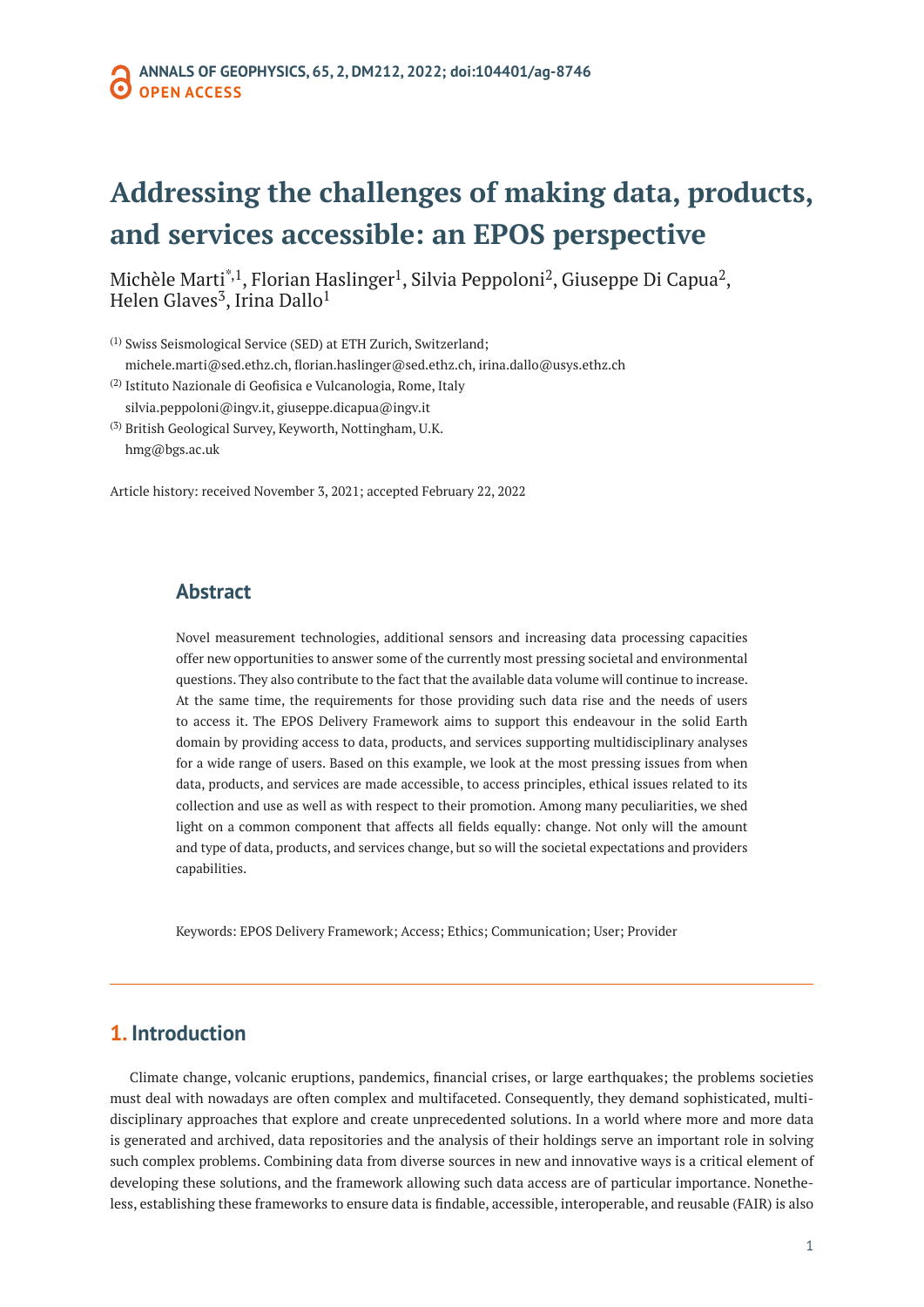a difficult task as the European Commission emphasizes: "[…] attention needs to be paid to the extremely challenging task of developing FAIR data frameworks across disciplines and for interdisciplinary research" [European Commission Expert Group on FAIR Data, 2018].

The European Plate Observing System (EPOS), the research infrastructure (RI) for the solid Earth domain in Europe1, is one such framework. It is a multidisciplinary, distributed research infrastructure that facilitates the integrated use of data, data products and services, and facilities from across the European solid Earth science community. EPOS aims to support multidisciplinary analyses for a wide range of users including scientists, authorities, disaster managers, or stakeholders from the private sector. To this end, information in different formats coming from various institutions must be collected, processed, and exposed for future use. This results in a transnational dataset that is openly available for the purposes of studying geological phenomena without the limitations of national or institutional borders. While such a delivery framework brings obvious advantages, it also faces numerous challenges. This contribution is based on scientific evidence, as far as available, and on professional observations and experiences in the domain of data, products, and service provision for a diverse audience. Despite focusing on the EPOS Delivery Framework, our observations are equally relevant for any other context where a complex framework has been established to offer multidisciplinary data access.

Each offer needs a provider. Within the EPOS Delivery Framework, the Thematic Core Services  $(TCS)^2$  take on this role and provide access to data, products, and services, both through the common Integrated Core Services central hub (ICS-C)<sup>3</sup> as well as through their own TCS-specific data portals and services. The ICS-C thereby serves as the interoperable cross-domain discovery and access platform for all EPOS assets. Despite their role, the TCS do not necessarily own the data but facilitate its access. The data is collected or generated at the level of international, national or regional institutions with different backgrounds and governance structures. In consequence, defining commonalities for offering data, products, and services and ensuring its (inter-)operability in the longterm comes with a set of potential issues. This includes among others challenges with respect to legal compliance, interoperability, policy, and governance. Most of the data currently made available by the TCS is not research data in the sense that it has been collected in the framework of a specific research project. It is rather 'generic' in the sense that it has not been collected for a narrowly defined purpose and is therefore of interest for a wide range of potential use cases. Examples for such generic data available from the EPOS TCS's include geological maps, geodetic ground motion data, geophysical satellite observations, seismological waveforms, or geomagnetic field observations.

Although providing such a variety of data based on a set of common standards is already highly demanding, it is not the end of the story. When being made available additional new challenges arise, in particular from a societal perspective. A significant proportion of the data made accessible through the EPOS Delivery Framework can be used to support hazard and risk assessments that form the basis for decisions on mitigation actions. Therewith, it has a direct or indirect societal value that goes beyond a pure scientific approach. Ethical and communication issues are already of relevance in the scientific discourse but become even more important when society as a whole is potentially affected.

This paper looks at the most pressing issues from when data, products, and services are made accessible, to access principles, ethical issues related to its collection and use as well as with respect to their promotion. For improved clarity and readability, we will use the term 'assets' to include everything that is made available through EPOS including datasets, metadata, products, services, guidelines etc. While in principle there is a difference between provider and producer of such assets, we will use the term 'provider' unless the distinction between provider and producer is relevant.

<sup>1</sup><https://www.epos-eu.org/>

<sup>2</sup><https://www.epos-eu.org/tcs>

<sup>3</sup><https://www.epos-eu.org/integrated-core-services>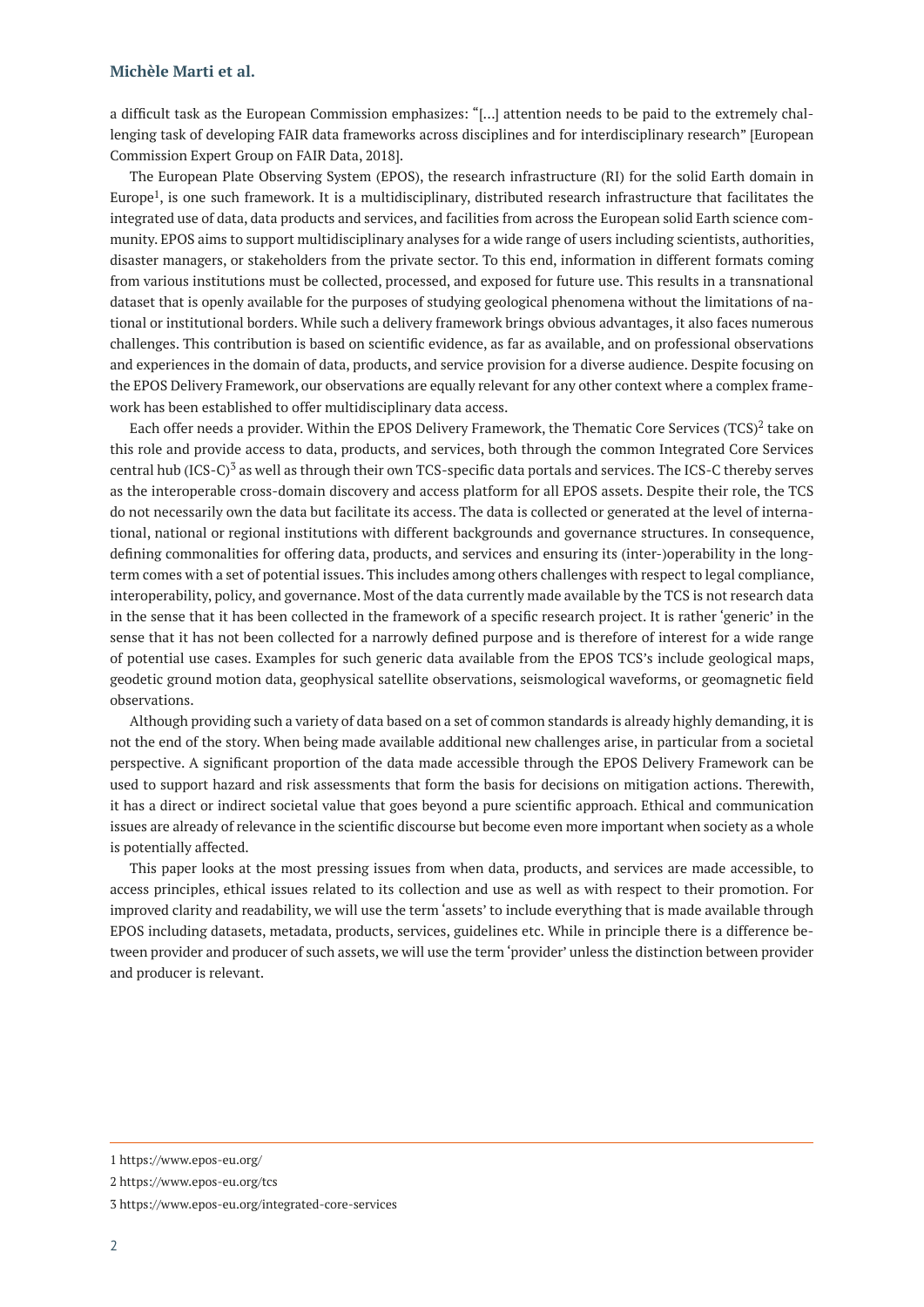# **2. Assets' provider perspective**

In this section we introduce some issues of relevance and concern to providers of assets within EPOS.



**Figure 1.** The EPOS architecture (concept). The TCS and ICS (-C and -D) together make up the 'EPOS Delivery Framework' (From an EPOS Scientific and Technical description, internal document, 2018).

## **2.1 Asset providers in the EPOS architecture**

Within the EPOS architecture (Figure 1), assets are made available by the TCS both on their own access platforms as well as via the ICS, in particular the central ICS-C platform. The TCS in turn receive much of the assets from contributing institutions in their realm, the 'National Research Infrastructures and data centres' (NRI) layer in the EPOS architecture. These institutions are of various types and legal settings: academic research institutions like universities, national research organizations, governmental entities such as geological or geodetic surveys, other national public entities with a service mandate, and other potentially mixed constructions. What they have in common is that they are governed by relevant national legislation, which may be quite different from country to country. These institutions are the primary providers of assets, from raw observation data like seismic waveforms or geodetic displacement to highly complex scientific products like seismic source models or geodetic strain maps, to give just a few examples. Some data products, for example the European Seismic Hazard and Risk models, are produced and provided by collaborations between institutes from different countries, and the legal organization of these collaborations can take very different forms, from non-existing to project-based consortia to proper legal entities.

Within many TCS, important roles are taken by international organizations or initiatives, either with a European focus like ORFEUS, EMSC and EFEHR in seismology, EuroGeoSurveys in geology, EUREF in geodesy, or even global ones like Intermagnet in geomagnetism. These institutions are usually rooted in their scientific domain community, with governance structures that may exist since and potentially have evolved over decades.

Building the various TCS in a way that properly integrates that variety of institutions with due respect of these legacies is one of the successes of EPOS over the last ten years. It was achieved through intense discussions on organizational models and governance issues, finding compromises in the interpretation of roles and mandates, and retaining a pragmatic view of the final goal to improve access and use of the wealth of available assets. One important aspect in all TCS is that, while the assets are provided by a multitude of diverse contributing institutions, the services where those assets are then collected and made available are hosted and operated by some specific 'service provider' institutions. These service providers are again organized differently in the various EPOS TCS, but they are the interfaces that provide assets to the ICS-C and may also provide the same or other assets to other entities.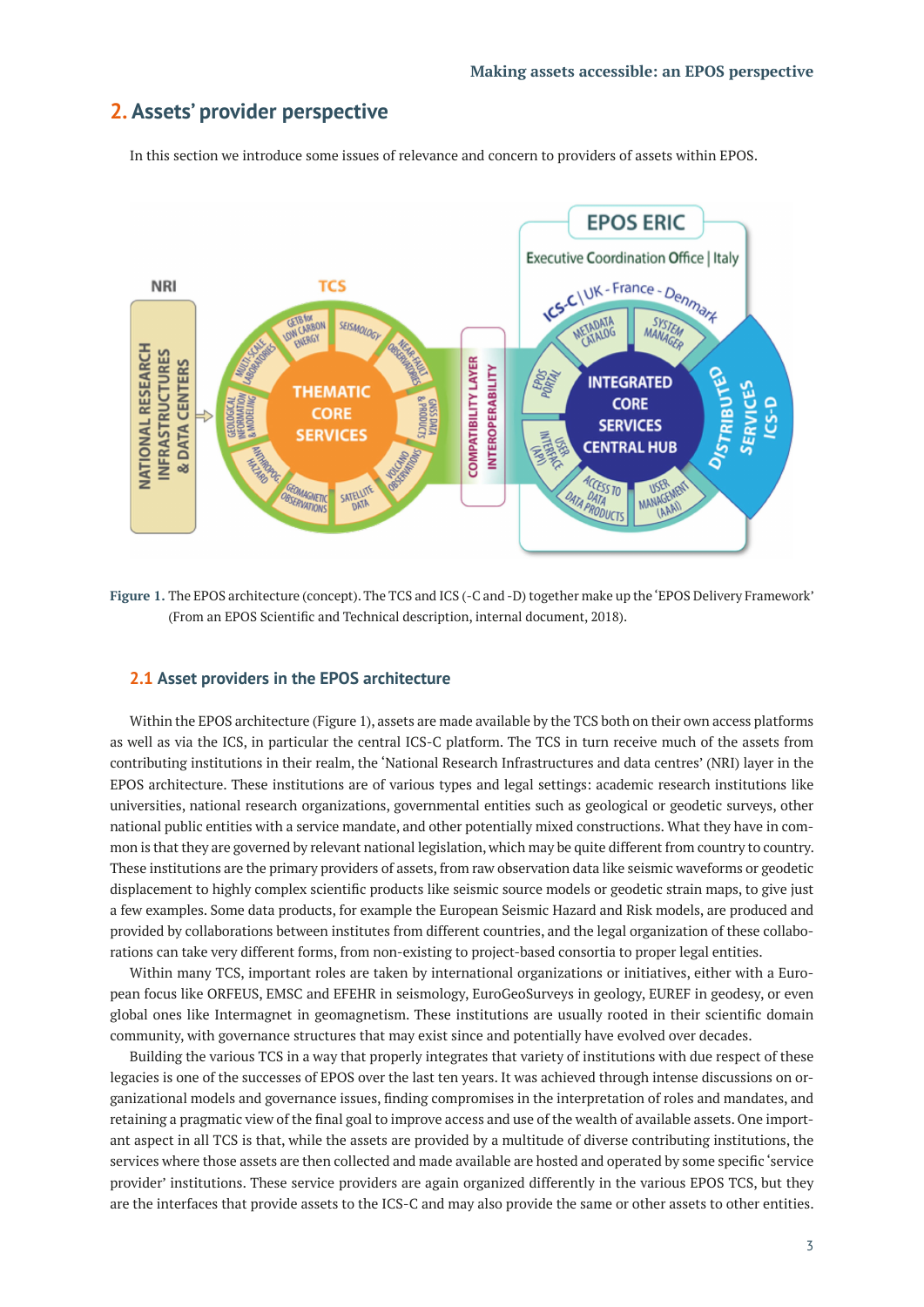## **2.2 Origin and status of assets**

The diversity in the organizational and legal setup of the asset providers also means that the legal status of assets may differ, following the specific governing regulations. This may for example affect ownership, intellectual property, usage conditions and licensing, responsibilities and boundary conditions for management and curation, or compliance with the General Data Protection Regulation [EU, 2016]. Similar legal status issues affect the access services, not only the (assets) content. While in this work we focus on the assets' providers within the TCS and NRI, the ICS-C (and likely future distributed components of the ICS, ICS-D) are likewise hosted and operated by specific institutions and thus fall under specific organizational and legal regulations.

Interestingly, only a rather small part of the assets that are currently available within the EPOS Delivery Framework result from specific (academic) scientific studies. For many TCS, most of their assets are generated either in the context of regulatory mandated monitoring of natural or anthropogenic geohazards, for mapping and monitoring georesources, or for more general surveillance services. While one of the stated purposes of the data collection, but also more generally any 'asset generation' normally is to be available and usable also for scientific studies, initial collection or generation of the assets is usually not targeted towards a specific scientific objective. This may pose a challenge in the context of the often used reference to 'research / scientific data' in the discussion on FAIR data [e.g. Wilkinson et al., 2016] and open science [e.g. UNESCO, 2021], as for example the boundary between 'public data' or 'governmental data' and 'research data' is not really clear.

## **2.3 Challenges in asset provision and curation**

Throughout the asset life cycle, providers face various challenges that will appear in different forms depending on their specific setting and the characteristics of their assets. These challenges are also closely linked to implementation of the FAIR Data Principles and adoption of open science standards and policies.

Without claiming completeness, some of the significant issues that have emerged from various discussions within EPOS are: the availability and practical usability of standardized formats and protocols, tracking and recording of processing parameters, determining adequate granularities of data elements for application of unique persistent identifiers, the type of identifiers to use and how to generate them, defining and implementing appropriate mechanisms to support attribution (in particular for assets combining input from different sources), application and applicability of licenses (ownership/IPR and usage conditions), or addressing reproducibility of data selection by users (versioning). Another family of issues relates to the long-term (sustainable) preservation of assets and their continuous curation, starting with selection of a suitable repository – including the question whether it should or even has to be 'certified' [COAR, 2021]. One of the main concerns for long-term curation are still costs, and 'value for money' discussions on what assets to keep for how long (assuming that not all can be kept for eternity) and at what price still lack guidance, while it is even not clear where such guidance should come from and who should ultimately make those decisions. A general observation seems to be (offered without proof or reference) that over time many long-term data archives have proven useful and valuable for novel scientific analysis, while 'lost' data is greatly mourned.

Two further issues connected to data provisioning are worth mentioning: (i) thus far EPOS has been concerned mainly with standard and well-established assets (at least within their communities), there is little discussion or activity regarding the so-called 'long-tail of science', i.e., assets arising from one-time, particular / exotic activities that are difficult to access and not readily available for reuse. These assets are also often in danger of getting lost over time, in particular if they are originally deposited in connection with a researcher's 'private' repository / website. (ii) 'Citizen Science' and 'Internet of Things' data are starting to become of significant interest for solid Earth sciences. Apart from established processes of specific data collection, e.g., for earthquake felt (macroseismic) reports submitted by the public, there is to date little structured development towards standardized uptake and curation of such data within the EPOS Delivery Framework. Due to its comprehensive community representation, EPOS is well positioned to help advance these issues in the future, especially in partnership with those organizations that are seeking to raise the profile of citizen science such as the Group on Earth Observations [GEO-CITSCI, 2020].

EPOS provides a useful platform for coordination among asset providers in its community, and in particular may enable and strengthen the connection with other European or international initiatives that work on addressing these challenges in an even broader context, such as the European Open Science Cloud (EU/EOSC), the Inte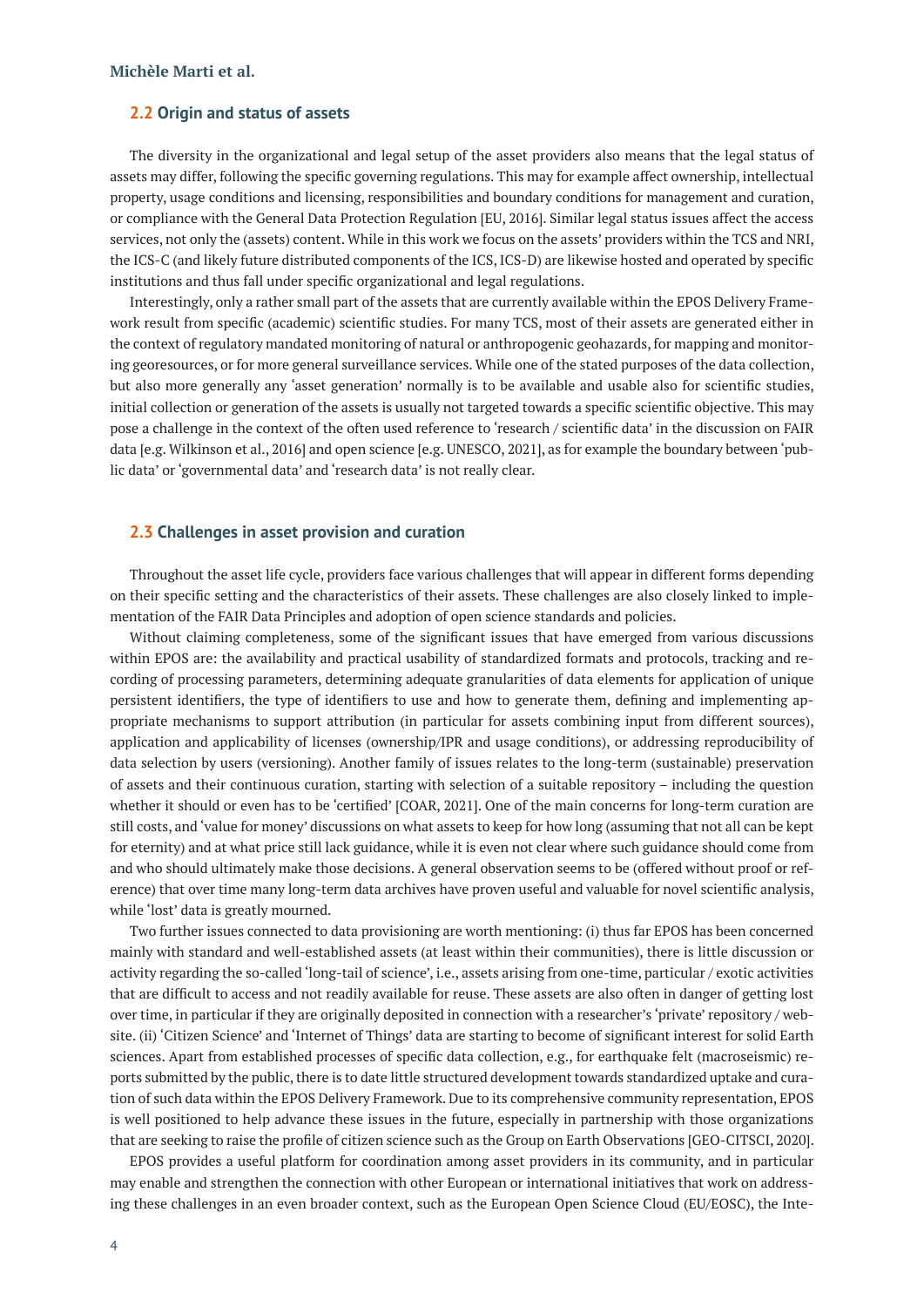grated Core Services (ISC), the international Research Data Alliance (RDA)<sup>4</sup> or the Committee on Data (CODATA)<sup>5</sup> of the International Science Council. As a participating institution of GEO, the Group on Earth Observations<sup>6</sup> (), EPOS is also well positioned to interact with and benefit from these discussions, e.g., the results of the Data Sharing and Management working group (GEO, 2015), now part of the 2020-2022 GEO work program Foundational Task 'GEOSS Data, Information and Knowledge Resources [GEO, 2020].

# **3. Assets user perspective**

EPOS aims to provide fully open and easy access to homogeneous high-quality assets from many solid Earth science disciplines such as seismology, volcanology, geodesy, and geology. Depending on the nature of the assets, potential users face a variety of challenges when seeking to (re-)use them both independently and in combination with those from other disciplines and domains. These challenges relate to data accessibility including the permitted re-use of the data and products as specified through the licensing or policies applied by the data provider/ creator, as well as the specific nature of the data as defined in the associated metadata and supporting information e.g., data formats, standards.

Users of EPOS assets are working both across the solid Earth domain and with other relevant disciplines with the aim of addressing a range of research questions, including those associated with societal benefits and challenges such as climate change and fulfilling the UN Sustainable Development Goals<sup>7</sup>. These users require a variety of asset types that can be readily accessed, integrated and utilized for their specific applications but they often face a number of barriers when accessing and re-using those assets.

#### **3.1 Overcoming the technical barriers to data re-use**

Many initiatives already exist with the specific goal of addressing the challenges encountered by users seeking to re-use the diverse range of assets that have been generated both from research activities and delivered from continuous monitoring programs. For example, the RDA brings together experts to address topics, both technological and sociological, that act as barriers to the sharing and re-use of research data. These challenges are associated with both locating and accessing the assets and using it in a combined form that requires integration of assets from multiple different providers.

Assets from the solid Earth domain are heterogeneous and highly fragmented having originated from a wide range of sources and delivered in a variety of different formats that can be based on either common standards or a proprietary output such as that delivered by certain types of environmental sensors. Appropriate re-use of these assets requires that they are described using established metadata standards, and the necessary supporting information must also be available to ensure that the users can both understand the asset and use it appropriately (see also section 4). To support this multidisciplinary re-use, the EPOS Delivery Framework aims to provide integrated assets from a range of distributed research infrastructures within the solid Earth domain (see previous section), through the implementation of common standards for metadata and data.

## **3.2 Navigating the cultural, legal, and social barriers to data re-use**

In addition to the technical barriers faced by users, a range of guidelines, policies, and legislation at different levels from the institutional to the regional level introduce an added layer of complexity that makes it difficult for users to access and/or re-use assets. However, these mechanisms for managing and supporting reuse of assets also ensure they are used appropriately and that the originators receive the necessary credit.

<sup>4</sup><https://www.rd-alliance.org/>

<sup>5</sup><https://codata.org>

<sup>6</sup> [www.earthobservations.org](http://www.earthobservations.org)

<sup>7</sup><https://sdgs.un.org/goals>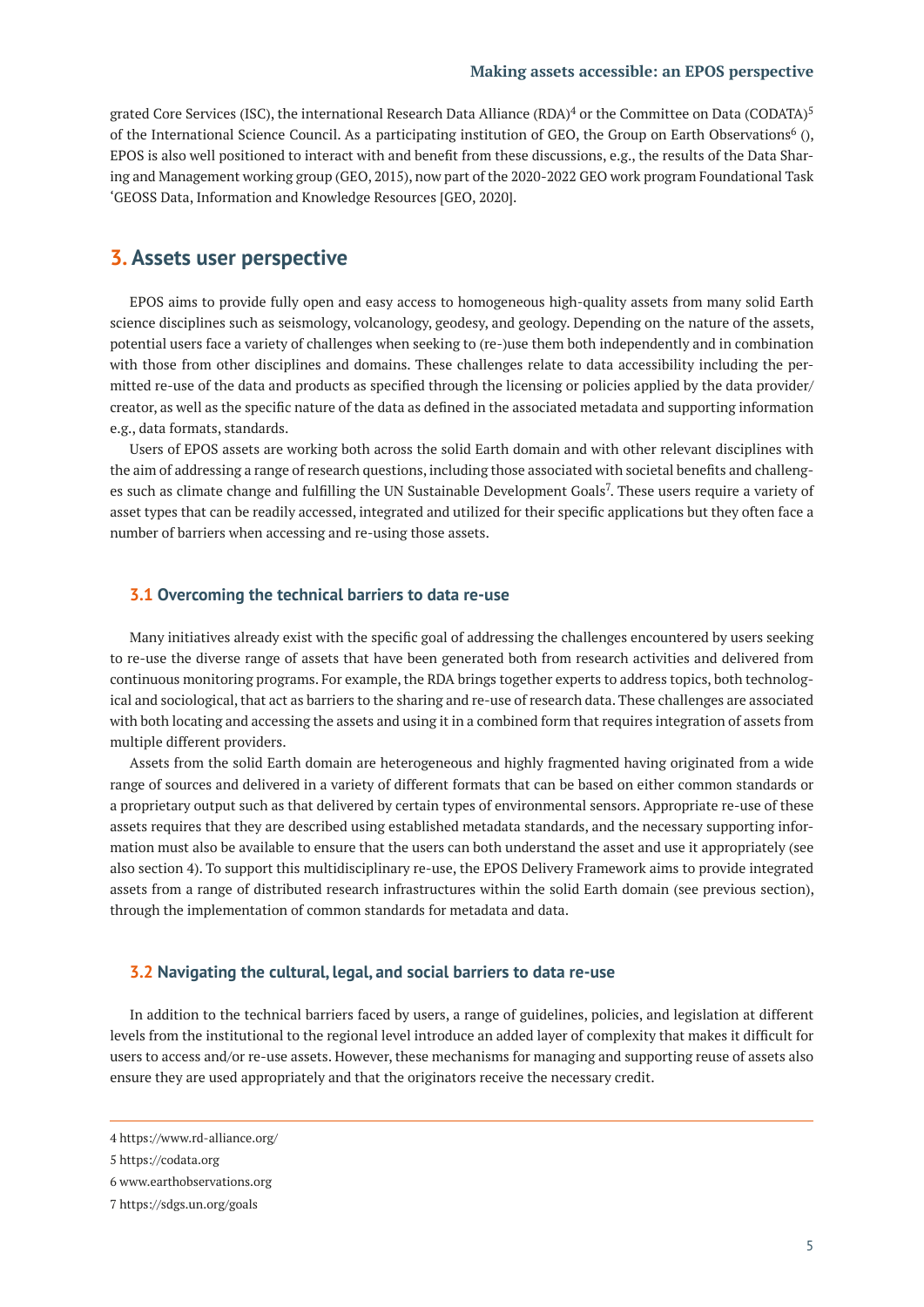Licenses allow the creator or the provider of the asset to define the rules for its re-use, which can limit the types of users that can access it and restricts the acceptable purposes for which it can be used. Restrictions are imposed on access and reuse for various reasons such as where release could compromise national security, it is commercially sensitive or contravenes specific legislation e.g., GDPR. Users can also be discouraged from using individual datasets if they are unclear about the permitted usage even where they are fully accessible and available for reuse. As noted by Labastida [2020], all data and metadata should be made available with a clear and accessible license to facilitate reusability irrespective of whether it is fully open or subject to certain restrictions. To address these issues, open access licenses such as the Open Data Commons<sup>8</sup> and Creative Commons suite of licenses<sup>9</sup> have been developed, which are increasingly used by data providers to clearly define the permitted re-use of individual datasets and other resources even where there are limited restrictions imposed. The most widely adopted license for open access, including by the EPOS Research Infrastructure, is the Creative Commons by Attribution (CC BY  $4.0^{10}$ ) that allows users to make unrestricted use of a dataset on the condition that the originator is appropriately credited.

One major argument for making CC BY the 'standard license' within EPOS is that it requests attribution, i.e., the use of a such licensed asset in any further publication needs to be referenced, and while the numbers of individual citations is still a key impact indicator in the academic community it supports this form of metrics. Discussions are ongoing, however, on the appropriateness of the CC BY license, mainly in two contexts. One issue concerns the support for open science that may call for even less restrictive licensing of information, as for example suggested in the factsheet on open science published by the Creative Commons initiative [Creative Commons, 2017] that argues for putting information in the public domain (e.g., by using a 'CC0' declaration or a public domain mark). The second issue regards the general applicability of a license to specific assets. A fundamental condition for licensing is the existence of intellectual property rights (IPR) on an asset, and there is evidence that at least raw observational data, and possibly also standardized derived products, do not carry such IPR. A study from data.europe.eu [European Commission, 2021] suggests that this non-licensability of assets may be overcome by introducing appropriate 'terms of use' for the services through which the assets are made accessible.

Mechanisms such as licensing are used to underpin the implementation of various policies for sharing and re-use of data, including those that foster open access which is increasingly being mandated at the national and regional level. For example, the European Commission Open Data Directive<sup>11</sup>, which has been in force since 2019, laid the foundations for improved user access to public sector data. This has since been followed up by the EU Strategy for Data [2021] that advocates making data as widely available for re-use whilst ensuring that all "rules for access and use of data are fair, practical and clear". These actions are an illustration of the role played by the relevant national and regional government agencies in fostering and implementing open access policies, which enables greater re-use of data for a diverse range of applications.

In addition to these policies and legislation that mandate open access for selected research outputs, there are also an increasing number of initiatives that are producing guidelines and best practices that aim to encourage and facilitate data re-use. Probably the most notable of these are the FAIR Data Principles [Wilkinson et al., 2016] that were intended to "enhance the reusability of data holdings" by making them Findable, Accessible, Interoperable and Re-usable (FAIR). Implementation of these principles by data providers (see previous section) has facilitated re-use and made data more widely accessible for a range of users since these principles focus not only on individual users but also on making the data directly discoverable and accessible by machines. By encouraging adoption of these FAIR Principles throughout the solid Earth domain, the EPOS Research Infrastructure has succeeded in reducing data fragmentation and maximized opportunities for its discovery and reuse. Ensuring that EPOS data services are FAIR compliant allows users to discover and access a range of multidisciplinary data for a variety of applications both within the solid Earth domain and beyond. However, as noted by Bailo [2020], the EPOS Research Infrastructure actually predates the concept of FAIR but it is still fully compliant with these principles having already identified the requirements of users for fully accessible and interoperable data from the solid Earth domain.

<sup>8</sup><https://opendatacommons.org/licenses/by/>

<sup>9</sup><https://creativecommons.org/about/cclicenses/>

<sup>10</sup><https://creativecommons.org/licenses/by/4.0/>

<sup>11</sup><https://digital-strategy.ec.europa.eu/en/policies/legislation-open-data>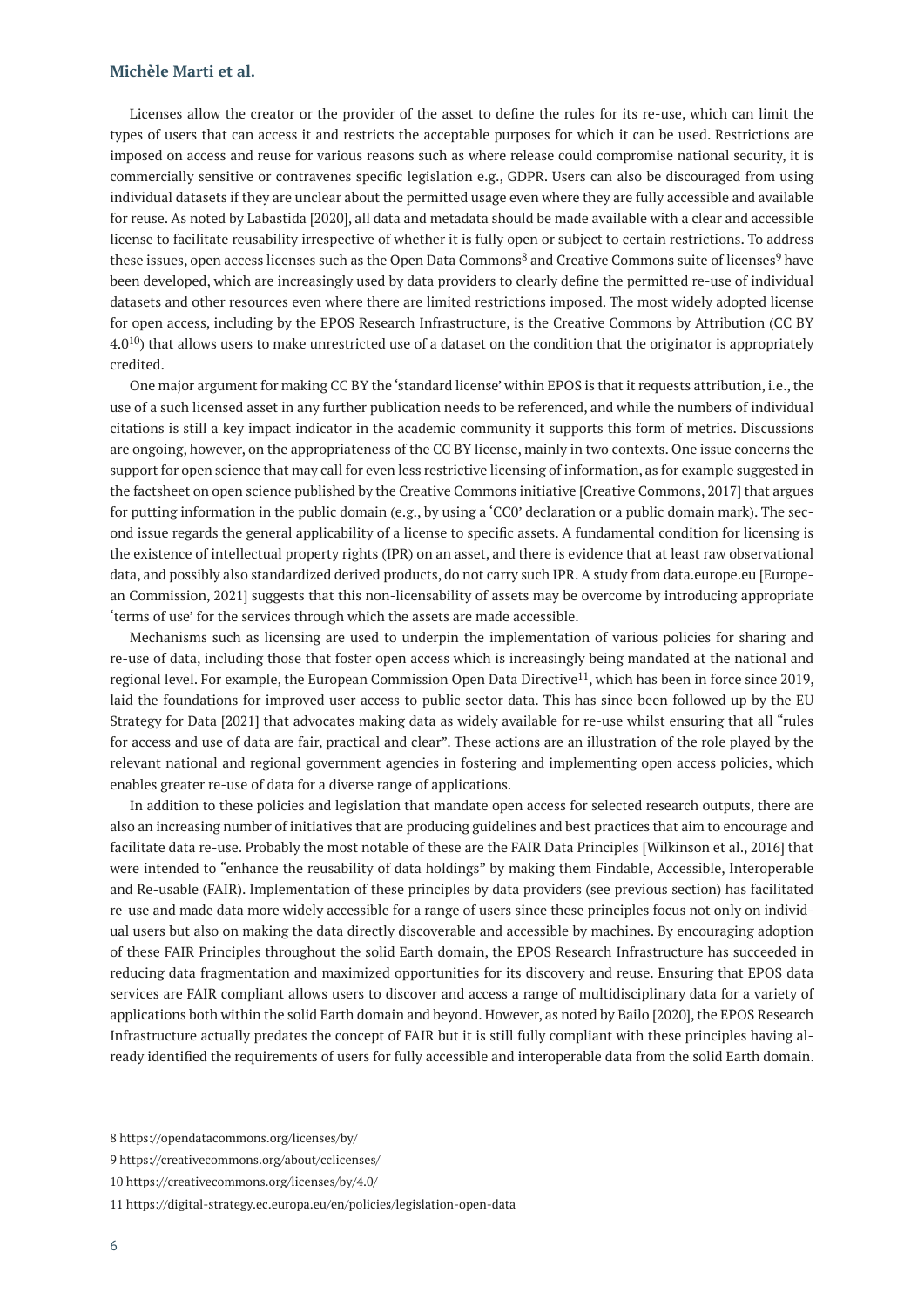# **4. Ethical challenges**

Ethics is a key topic for the development of modern scientific and technological activities, while respecting the needs and requirements of the scientific communities and societal stakeholders [Evers, 2001; ALLEA, 2013; AGU, 2017]. Ethical compliance influences the quality of data, results produced, and services provided: they are only as good as the values used to acquire/develop them. Ethics affects personal and collective conduct and thereby shapes relationships and their outcomes. Finally, ethics matters because research institutions/networks/organizations and their employees have a societal responsibility [Marti et al., 2019], since they belong to a community of people (stakeholders, partners, and society) and scientific and technological data, products, and services may have a direct or indirect impact on people's life. This implies that science and technological activities have to consider ethics to develop their full potential.

#### **4.1 Has EPOS ethical responsibilities?**

Assuring excellent science and technological activities (by applying updated knowledge and the best methods and instrumentations) within EPOS requires not only dedicated skills but also a high level of awareness with respect to the specific roles and responsibilities of scientists, technicians, and administrative supporting units especially when managing complex issues affecting data life-cycle management [EPOS-IP, 2018] and science-society interfaces [ISC, 2005]. The operational choices of EPOS operators and scientists cannot be considered completely neutral with respect to the decisions of target audiences and the consequences that EPOS products and services can have for stakeholders and partners. Ethical responsibilities of EPOS derive from the fact that operators and scientists within the EPOS Delivery Framework and in the NRI provide data and services which are helpful for hazard monitoring and assessment, risk mitigation, and geo-resources management. In addition, ethical issues often arise in relation to conflicts of interest, conflicting requirements, multiple objectives and diverging priorities, as well as different stakeholders including public-private sector relationships. Ethical issues involving the working environment and relationships among colleagues in order to achieve common goals, as well as publication ethics, are further important topics for the success of the activities carried out within EPOS.

#### **4.2 Potential ethical issues in EPOS**

Some of the practical issues related to EPOS services that can emerge are: inadequate or missing protection of institutional and personal scientific data; misuse of data and technological information [EC, 2016], also in the context of, for example, terrorism or other criminal purposes; misleading hazard and risk communication, with particular reference to crises and emergency phases [Cauzzi et al., 2018]; negative societal impact at the interface between civil protection officers and scientists, and other societal stakeholders.

Important and specific ethical concerns also rise when considering the two-way communication between individuals and EPOS services, such as citizen science activities for observations of natural and anthropogenic phenomena [Sanz et al., 2014; Lee et al., 2020], as well as potential conflicts between industrial needs and developments and societal interests. Especially important in this regard, is the objective and impartial role of research infrastructures in presenting scientific data and results, where such conflicting interests exist, keeping in mind the principle of impartiality for public good (referring to all those elements, information, and service provision for the benefit or well-being of the public, including individual and collective safety, knowledge development, and health).

#### **4.3 Ethical background from EPOS-IP**

In this perspective, the Ethics Working Group, established in the framework of the project EPOS-IP (Implementation Phase), had already identified the following macro-categories to synthetically map ethical issues in EPOS:

- Protection of personal data: activities involving collecting or processing personal data
- Misuse/abuse of data: activities having potential for terrorist or criminal abuse
- Communication and societal impact: communicating science vs. communicating risk
- Impartiality for public good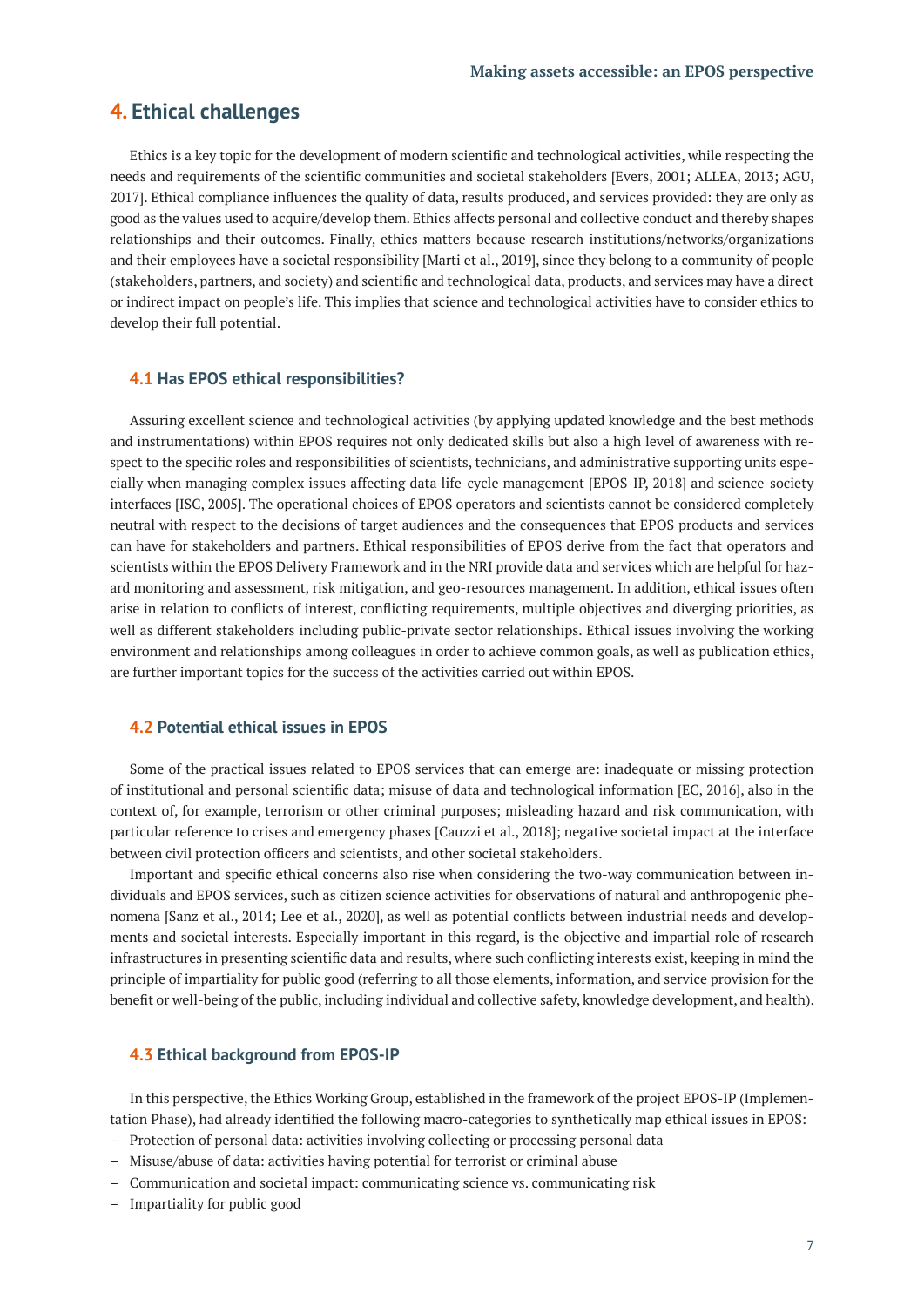These four macro-categories were associated with three strategic actions characterizing the EPOS activity plan, namely: fostering open science, contributing to risk mitigation, and enhancing cooperation with the private sector.

# **4.4 A survey on ethics for EPOS-SP**

In order to investigate the EPOS community's perception of the ethical and social implications of its scientific and technological activities related to data and service provision, a survey through an *ad hoc* online questionnaire was carried out in the European project EPOS-SP (Sustainability Phase) [Di Capua and Peppoloni, 2021]. The questionnaire, filled out anonymously, had also the aim of being a means to make participants (all involved in the TCS) more aware about issues related to ethics in their professional activities and in the science-society interface. The topics of the questionnaire concerned research integrity/science ethics and truthful conduct of research [Steneck et al., 2010], data ethics [Tranberg et al., 2018], open access policies [ERC, 2017], service accessibility and related issues like traceability, authorization, user profiling, data misuse, societal commitments of scientists/technicians, science, hazard and risk communication, public institutions-private sector relationships, conflicts of interests, and dissemination of scientific knowledge to the public.



**Figure 2.** Results of the "ethical" questionnaire about scientists' responsibilities and duties towards society (in Di Capua and Peppoloni 2021). y-axis: number of respondents; x-axis: five-level Likert scale to investigate the agreement/disagreement with the sentence below each graph, ranging from 1=disagree to 5=fully agree.

The most relevant results of the survey [Di Capua and Peppoloni, 2021] are the following:

- 1) The questionnaire was filled in by a low number of EPOS TCS's representatives (only 18). This highlights that ethical issues are considered important from an ideal point of view, but also perceived as something theoretical that doesn't refer to one's own activities. This could also be due to a limited ability to refer ethics to real cases or behaviours.
- 2) Responsibility of scientists towards society is generally recognized as important, but it is not necessarily considered as a primary duty (Figure 2).
- 3) Differences between science communication and hazard/risk communication (that are multidisciplinary activities) were recognized by the majority of respondents, who agree that risk communication can have legal implications for communicators in cases such as the L'Aquila earthquake in 2009 (Italy) or more recently in New Zealand with respect to a deadly volcano eruption [Cocco et al., 2015; Lewis, 2021; Mutter, 2021].
- 4) There is a large consensus that scientists are science advisors and not decision makers. They have to provide relevant hazard and risk related data to society, and the general public should have open access to scientific information.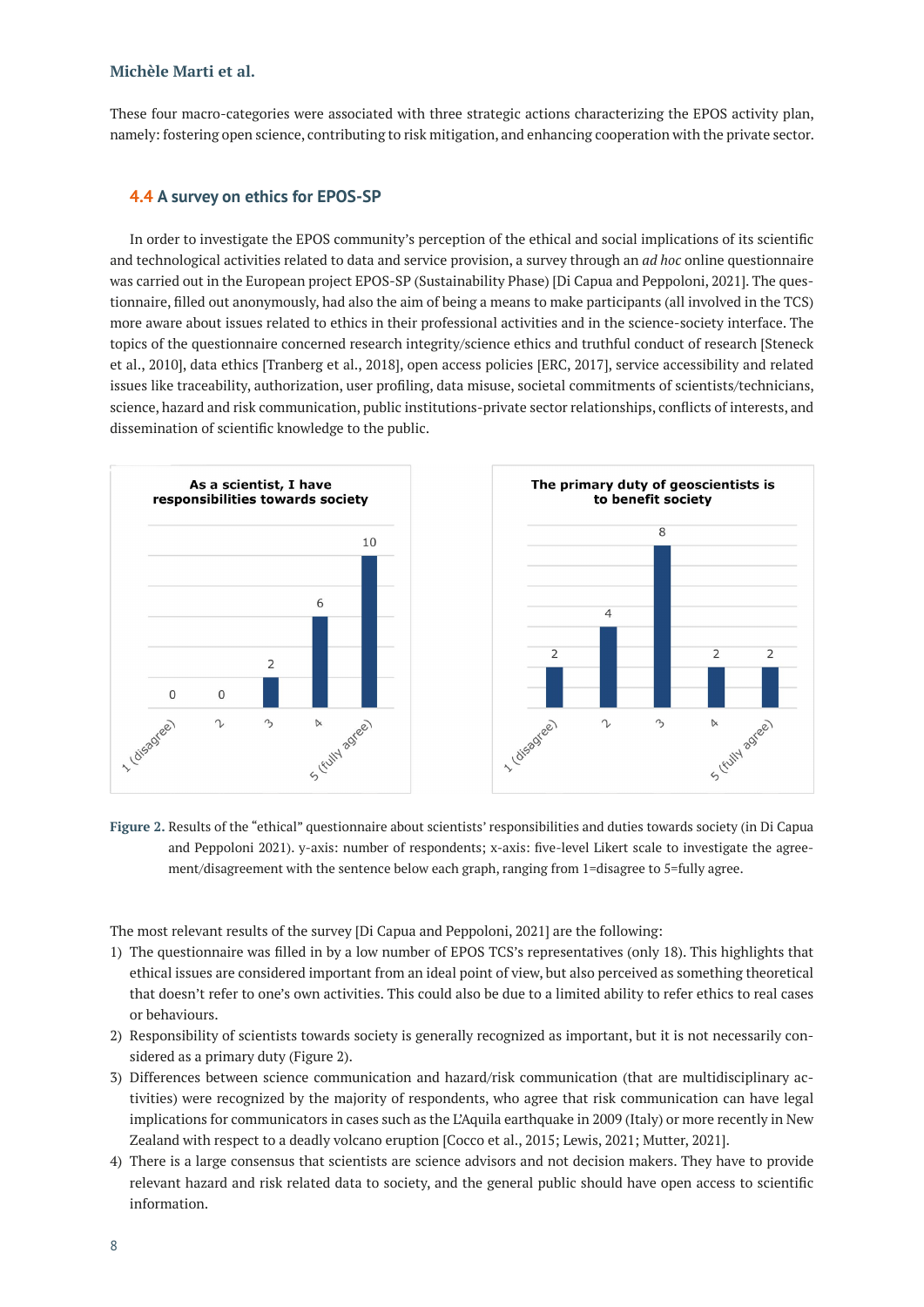## **Making assets accessible: an EPOS perspective**

- 5) Personal data protection policies are necessary for EPOS operators and scientists. The majority of respondents agree on open access for data, data products, metadata (metadata should be fully open access), services for data visualization and analysis, and services for data processing and modelling generating new data products to all stakeholders, particularly to scientists, government agencies, students, and teachers. Some concerns were expressed about data, products, and services released to private companies, especially because in many cases those companies are reference stakeholders for scientific/technological activities, so "*there is always [a] risk when taking commercial obligations to contractors who are not indifferent to the delivered product's content*", "*most industrial partners keep the produced data for business needs and/or interest" (quotes of participants)* or public-funded data should be shared with private industry or commercial undertakings (Figure 3). This implies that ethical issues related to relationships between scientists and private companies should be carefully considered in future EPOS activities. Open data should be provided together with easy-to-understand description of the contents and instructions/recommendations to assist users (see section 4 for more details). Issues on how to guarantee open access to data, needs to be deepened, in order to clarify if and when user registration/authentication and/or authorization and/or profiling should be adopted. User registration is generally considered the best method. There is a wider agreement about the need for EPOS to collect information concerning the purpose the user wants to accomplish by having access to data and services. EPOS should ensure access related to relevant scientific products to national authorities, civil protection agencies and local authorities: this should be considered an ethical obligation where assets are relevant for mitigation and risk management decisions.
- 6) EPOS data are considered subject to be misused, particularly to feed scientific controversies and media scoops. In any case, this should not affect the open access to them and could be avoided or mitigated through *ad hoc* regulations.
- 7) Impartiality for public good regarding data and data products is fundamental for always acting in the public interest. Firstly, public research organizations committed to monitoring activities and secondly governmental authorities should be in charge of ensuring this principle.
- 8) Conflicts of interests compromise individual and institutional reputation and credibility, but for respondents, they are not so frequent and inevitable in the EPOS service management. In any case, they can be mainly solved by adopting appropriate codes of conduct, by increasing the ethical awareness of operators and scientists, or by declaring potential and current conflicts in advance to the respective institutional governing offices.
- 9) EPOS should consider developing tools to improve the understanding of scientific content to non-expert audiences. A communication strategy would help with this (see section 4).



**Figure 3.** Results of the "ethical" questionnaire about public funded data-private companies' topic (in Di Capua and Peppoloni 2021). y-axis: number of respondents; x-axis: five-level Likert scale to investigate the agreement/ disagreement with the sentence below each graph, ranging from 1=disagree to 5=fully agree.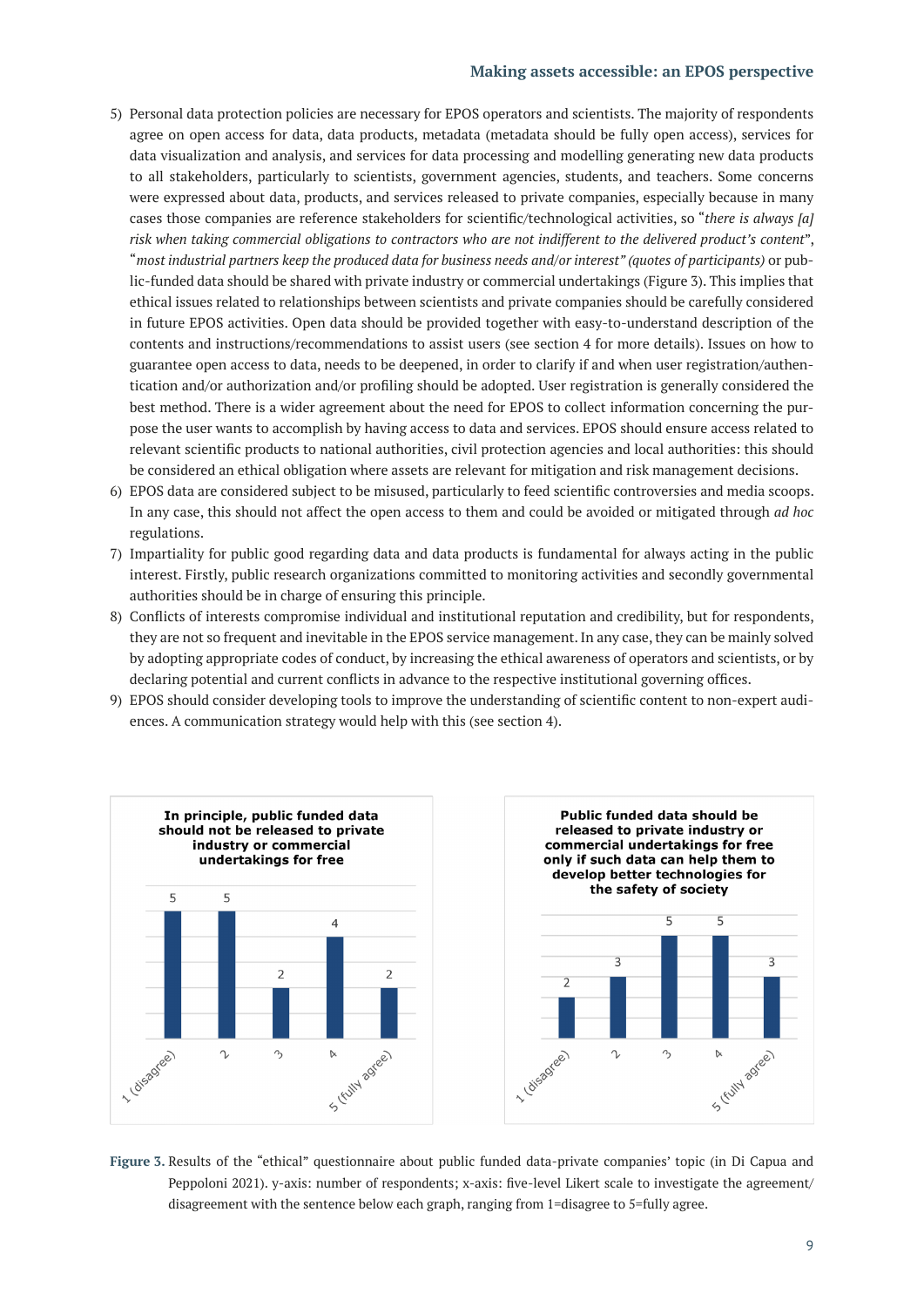Regarding the point 3) above, ethical challenges related to risk and hazard communication using the data, products, and services allocated by EPOS, are discussed in more detail in the next section.

# **5. Communication challenges**

When providing access to assets, external communication is an integral component of making them known and reachable to the outside world. When provided in a framework such as EPOS, additional internal communication measures are required to coordinate these efforts. Developing and maintaining communication activities in such a context poses several challenges that can be grouped into the following areas:

- 1) Promoting access
- 2) Assisting users
- 3) Taking responsibility
- 4) Communicating internally

The findings of this section are mainly based on the insights gained through twelve semi-structured interviews with TCS representatives, user feedback retrieved from three online surveys with users of already operating TCS, and the ethical questionnaire introduced in section 3 [Dallo and Marti, 2020; Di Capua and Peppoloni, 2021]. Despite this focus, we assume the communication challenges that we identify within the EPOS Delivery Framework to be of relevance in any other context where assets are provided to different audiences.

Up to now, the TCS' target their offers towards predominantly professional users, mainly originating from the scientific community in the solid Earth domain (Figure 4). This target audience is highly motivated and trained to



**Figure 4.** Current target audiences of the TCS. The main target audience is the "within solid earth science community". The total percentage of this main target audience was used to normalize the proportion of the other groups (dark colours).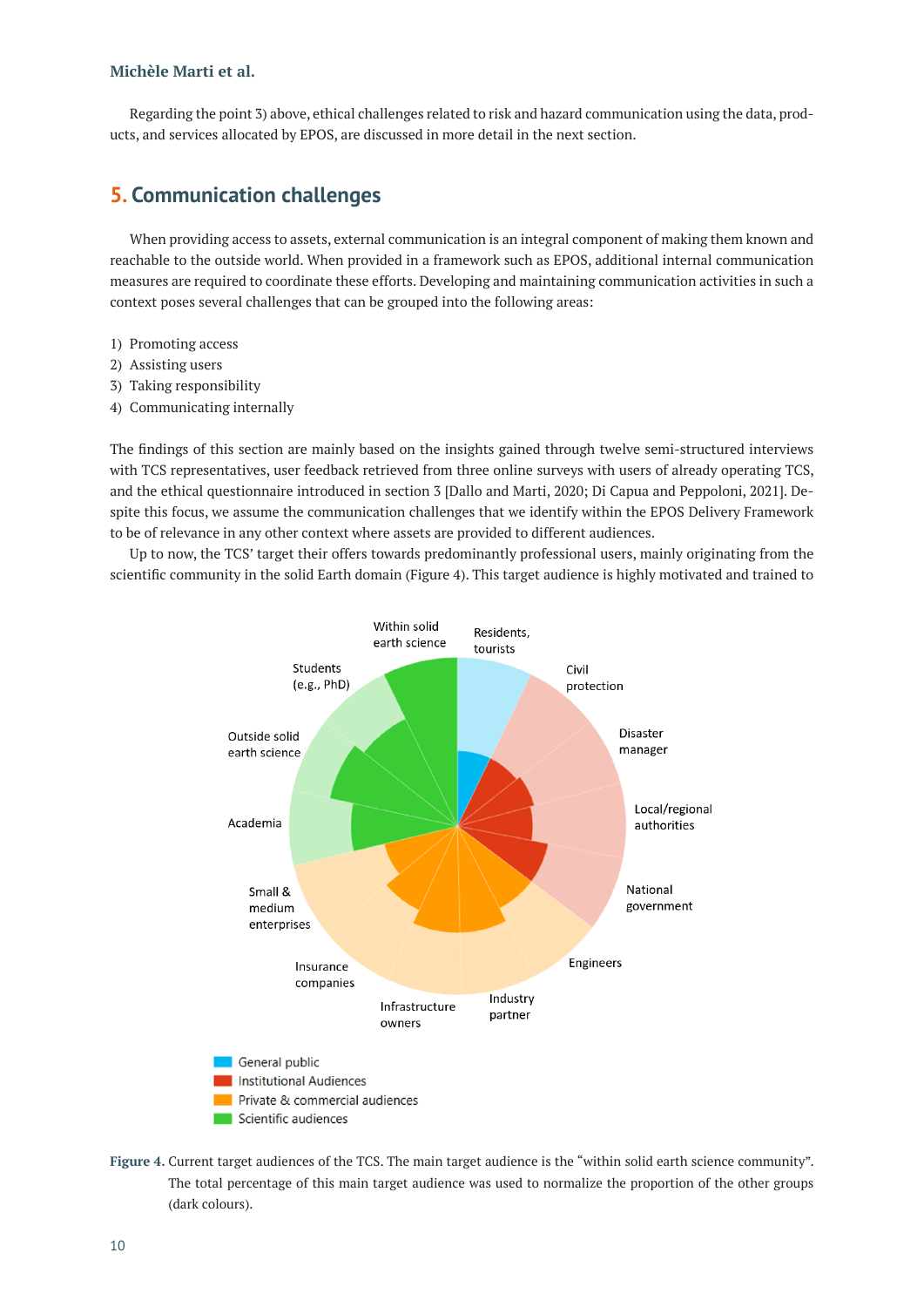work with the assets offered. They are also willing to invest time to read documentations and explore different access options. The results of the user surveys indicate that the TCS currently operating cover the needs of this target audience well. However, the majority of the TCS mentioned that they aim to reach a broader audience including institutional, private and commercial user groups as well as the general public in the mid- to long-term. This brings new challenges in all the aforementioned four areas as explored hereafter.

#### **5.1 Promoting access**

Now and even more in the future, access to assets within the EPOS framework must be promoted [Orlecka-Sikora et al., 2020]. The value and benefit of an offer is highly defined by its demand. A data repository, for example, can be as comprehensive as it may be, but if no one knows about it then its value is decreased. Up to now, TCS are mainly challenged in promoting their assets to their core target audience, which is the scientific community. However, they are also trying to reach other target audiences: *"[..] But, of course, the overarching goal is to serve not only scientific audiences, but also institutional audiences, if they are interested, for example municipalities, governments, industry partners" (quote of a participant).* When aiming to reach a larger audience, providers should, before investing in additional promotion measures, first elaborate the following question: Are the assets relevant for the envisioned user groups?

From a user perspective, assets are relevant when they serve to advance their studies, be it for a scientific project, a professional mandate or a personal interest. Providers should orient their offers to the needs of users, not only considering the current situation, but also looking ahead assessing what could become of relevance for different user groups in the future. This assessment should then guide investment decisions and promotion measures. What might be a highly valuable source of information for scientists is probably not of interest for other stakeholders. In consequence, available resources should in this case be invested in promoting and improving the access rates of current target audiences.

From a providers' perspective, however, there is also a normative or even compulsory approach. Some information should or has to be available for specific target groups, because they must rely on it to make certain decisions. For example, civil engineers depend on the access to seismic hazard assessments for designing earthquake-resistant structures. Civil protection agencies could benefit from accessing certain data sets but would need to be made aware of this resource. Whereas from such professional target groups it can be assumed, when aware, that they have the necessary skills and knowledge to access it, higher requirements apply in other cases as a recently published article emphasizes. After the volcanic eruption at White Island (NZ) in 2019, it is debated whether the alert bulletin produced and published by a scientific institution had been sufficiently accessible and understandable for different user groups including tour operators frequently visiting the island [Lewis, 2021]. Providers are therefore prompted to increase their efforts if they see a need or are legally obliged to enhance the access to certain information for dedicated user groups. Besides raising awareness for the existence of certain information, dedicated training may be offered to support users in accessing and using it.

In consequence, before promoting any access, providers should first consider the relevance of their offers for different user groups. Secondly, before promoting it and raising expectations, they should ensure that their offers are accessible, which leads us to the next area of concern.

## **5.2 Assisting users**

As emphasized by the FAIR principles [Wilkinson et al., 2016], assets must be accessible. From a communication perspective, this is more than supporting users in finding and accessing the data, it is also about availability of explanatory material, usability, product design, and training. Such comprehensive support becomes more costly the larger the envisioned target audience gets and therewith poses a big challenge to providers.

Surveys of the users of existing seismology services (EMCS, EFEHR, and ORFEUS) reveal that the majority finds them useful, trustful, and reliable. This is a positive outcome, indicating that the needs of the users predominantly working for research institutions are currently well met. However, the interviews with the TCS representatives as well as the ethical survey also disclosed their worries with respect to future use and user groups. A main concern raised in the ethical survey was *"[...] that the data, products or services could be misused by individuals or groups, and*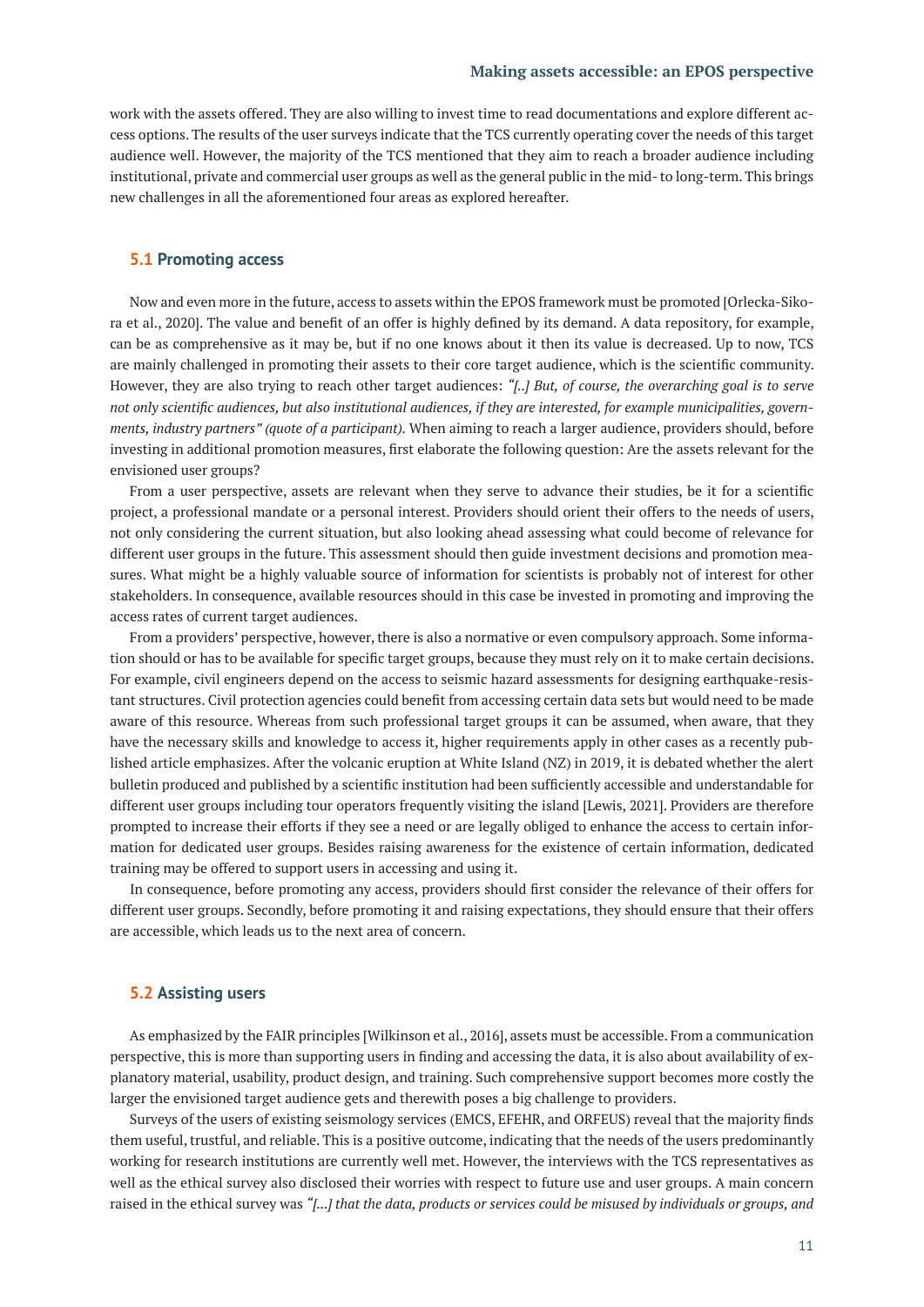*in turn, lead to ethical issues" (quote of a participant),* which might include drawing misleading scientific conclusions, to support conspiracy theories or as a basis for media scoops. In addition, it is unclear for many TCS how to best deal with potential needs or requests from users from other domains such as those in the insurance or tourist sectors.

The majority of the TCS representatives agree that these concerns should not lead to any access restriction. We would like to add that it should also not restrict communications, on the contrary, providers should be eager to seek new and innovative ways to carefully embed their assets through the use of suitable communication tools. To this end, as also recognized in the ethical survey, an interdisciplinary collaboration between trained professionals and IT developers, communication specialists and graphic designers is advantageous. In addition, it is strongly recommended to test products and services with the targeted user groups before they are launched [Marti et al., 2020]. Another option is to co-produce products or services with future user groups or offer dedicated training e.g., in the form of webinars. Elaborating a dedicated communication strategy and policy will further support institutions with the handling of user requests as well as drive future updates and developments of communication measures.

The implementation of such a holistic view on data, product, and service provision requires dedicated resources, a real challenge for most providers, especially in the longer-term. Nonetheless, it is essential to consider appropriate communication measures to satisfy user needs and ensure that they actually benefit from an offer. It is also a question of responsibility as discussed in the next section.

## **5.3 Taking responsibility**

Providers and users do not only have different needs, they also take different perspectives on responsibility issues. Providers are expected to establish and maintain access to the assets while users are required to respect access and copyright regulations. Technical measures such as user authorization or legal statements are one component to ensure responsible access [Manteigueiro et al., 2020], another is to provide open, clear, and comprehensive information supporting users in taking their share of this responsibility.

Again, the more users access certain assets the greater the value of the information dealing with responsibility aspects becomes. Whereas professional users may be well aware of the limitations of a specific data set, related uncertainties or copyright restrictions, less trained users could be unaware. Structuring content hierarchically starting from a very generic level and then going into more detail is an established pathway to guide users and address different levels of expertise and knowledge [Shou-Bin Dong, 2004]. In addition, important information from a providers' perspective should not be hidden somewhere, e.g. in the disclaimer, but should appear prominently for all users.

A particular communication challenge was emphasized by TCS providers related to the access of real-time or up-to-date data, in particular, when such data can be used to inform risk management. Besides legal and ethical considerations as discussed in sections 1 and 3, it is also challenging with respect to communication. Users may need 24/7 support for such access and explanatory material related to such information must be designed even more carefully. Further, not all TCS are legally allowed or have the mandate to communicate real-time information: *"[..] we cannot provide services dealing with real time data because we are not a national agency, you know, providing alerts. So, we have to keep in mind this kind of approach, let's say nearly real-time and just for scientific targets*"*(quote of a participant)*.

#### **5.4 Communicating internally**

The exchange of information between providers only needs to be considered when assets are offered within an institutional framework such as EPOS. In this case, providers must talk to each other to find common ground. With respect to communications, providers should take advantage of their network and exchange best practices. They are often facing similar challenges and, having tried different approaches to finding a solution, could potentially benefit from their mutual experiences. This is nicely summarized by one of the TCS representatives who noted: *"So, if the question is related to [my TCS], to me the main challenge is the coordination of these broad domains, and then show that it works. Because we are not really used to working together. We didn't do that in the past. It is something new that we are learning right now" (quote of a participant).*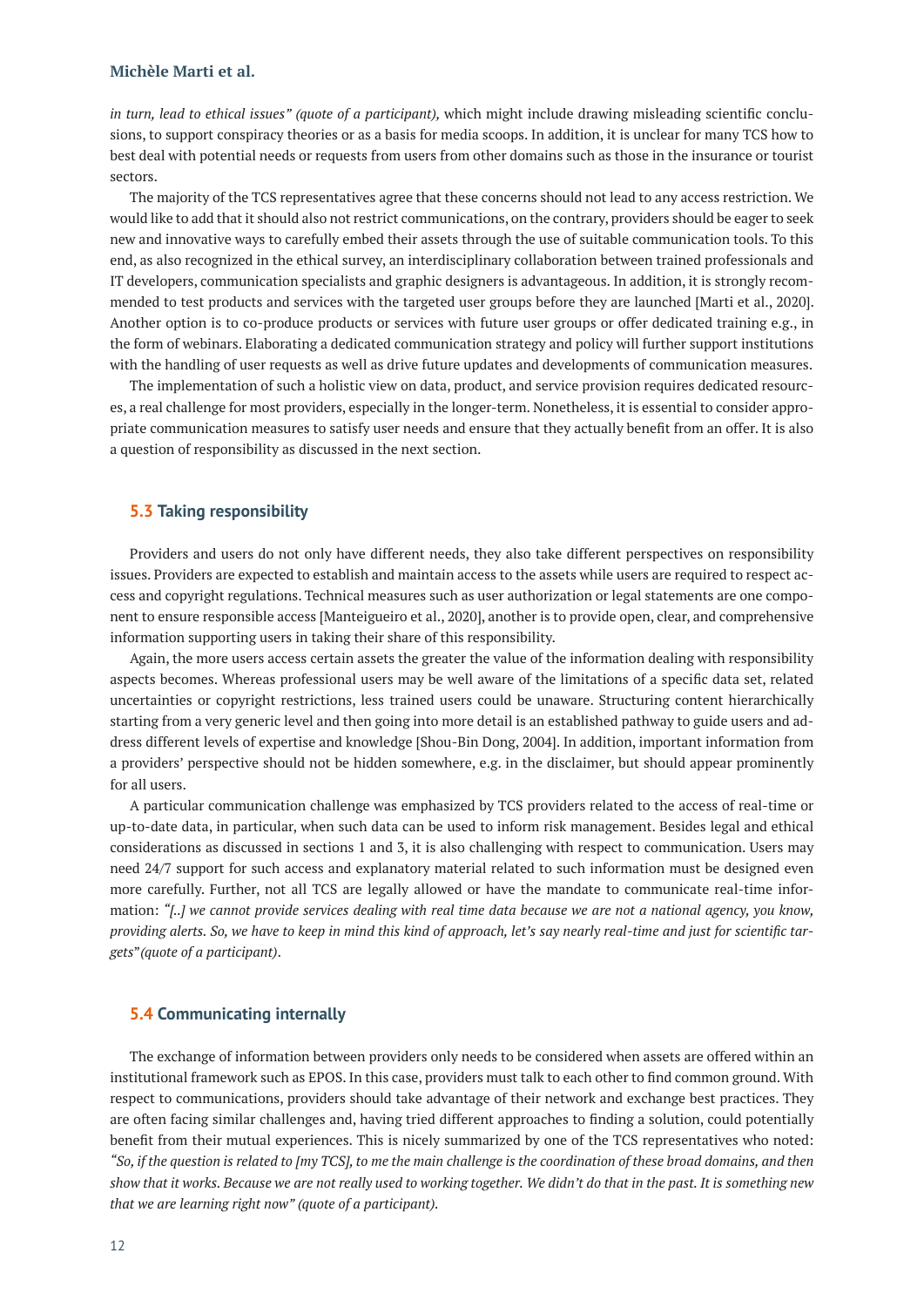# **6. Conclusions**

Complex problems such as climate change, pandemics, or financial crises that severely impact society require comparable solutions. In a data-driven world, providing access to comprehensive, multidisciplinary data repositories to tackle such major challenges is indispensable. This is exactly what the EPOS Delivery Framework aims to deliver for the solid Earth domain. Although the importance of this undertaking is obvious, its implementation from the provision to the actual use of assets presents many challenges that must always be addressed from two very different perspectives: that of the provider and the user.

In this contribution, we have discussed the most pressing issues that may materialize when providing access to assets. At the very beginning, access to assets must be established. This is particularly challenging when, as in the EPOS context, data from diverse institutions are assembled. It not only requires consent on a technical level, but also from a legal and governance perspective. In addition, it is not a one-time effort, it needs constant maintenance to ensure operability and user satisfaction. This, in turn, demands constant investments in infrastructure and trained personnel. This will not become an easier task in the future, with a steadily growing amount of data to be handled as more and more sensors are deployed, for example, as part of the Internet of Things.

With the increasing amount of data and possibilities to provide and handle it, further issues arise. One of the most important being the ethics of data provision and use, which is already of relevance when gathering the data. A survey with data, product, and service providers within the EPOS Delivery Framework shows a theoretical awareness for ethical issues. Nonetheless, most struggle to apply this knowledge to their practical work and in consequence do not implement any mitigation measures. We therefore see a clear need to invest in training to help providers to become more aware of ethical considerations in their day-to-day activities.

However, it would be too short-sighted to only focus on the providers. There are reasonable fears that assets could be misused, for example to inspire scientific controversies or provoke media scoops. There is a clear agreement among current providers in the EPOS Delivery Framework that such fears should not lead to an access restriction or denial. However, additional efforts are needed to implement access in such a way that the conditions are ubiquitous for users. In addition, explanatory material as well as support options should be provided on a best effort basis to guide users and help them to make informed decisions.

Implementation of common access to assets combined with other user needs requires additional user support from both providers and the regulatory framework. This fuels the already omnipresent discussions within EPOS about the best use of available resources, and will gain even more importance the larger the potential target audience becomes. Currently, the scientific community is the main user, but the providers stated objective in the midto long-term is to reach a larger, more diverse audience. This is important from a societal and ethical perspective when a significant proportion of the assets can be used to assess hazard and risks, and thereby contribute to the design of appropriate mitigation measures. A larger audience means that more people and institutions can potentially benefit from accessing the EPOS Delivery Framework. However, it also requires a significant investment in supportive measures to facilitate access for these novel users, who are less experienced, and thus reduce the possible inappropriate use of the data provided.

Regardless of the path the EPOS Delivery Framework takes, constant readjustments on all levels will be needed to accommodate not only the changing nature of the assets, but also the evolving user needs, and our understanding of the social and ethical context. This requires the will and openness for internal debates within the EPOS community as well as regular interactions with current and future user groups.

**Funding.** This contribution has been supported by the EPOS-SP project, which has received funding via the European Union's Horizon 2020 Research and Innovation programme under grant agreement N° 871121.

**Acknowledgement.** The insights of the section 4 were gained through twelve virtual semi-structured interviews with representatives of the TCS and the results of user surveys launched for three already operational TCS (Dallo & Marti, 2020). The interviews were conducted on Zoom or Skype and lasted about one hour. The user surveys were linked to the website of the TCS and sent to the members via email. This research was approved by the Ethics Committee of ETH Zurich (EK 2020-N-76).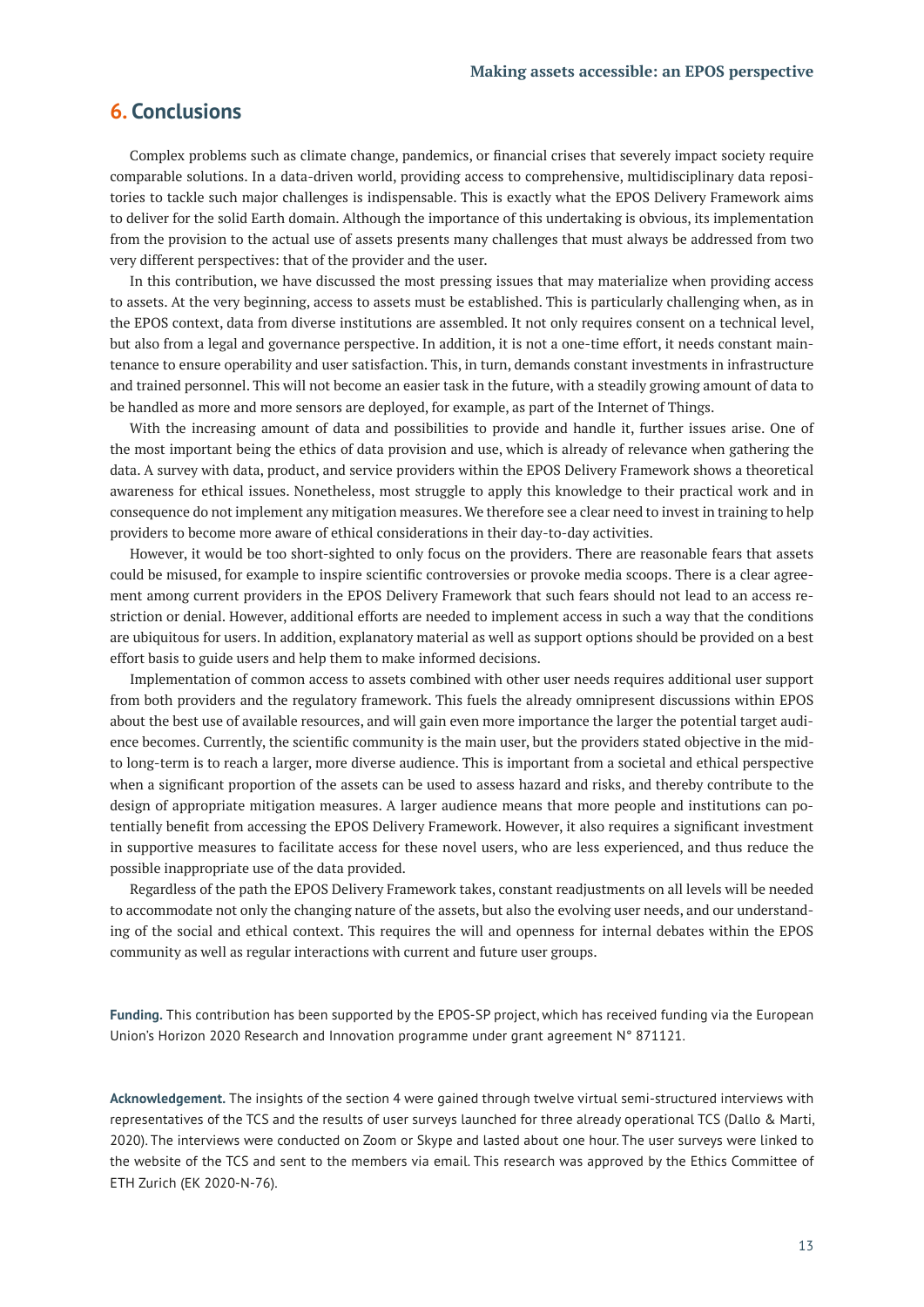# **References**

- AGU (2017). The Responsibilities and Rights of Scientists. Position statement. American Geophysical Union, [https://www.agu.org/-/media/Files/Share-and-Advocate-for-Science/Position-Statements/AGU-Responsibil](https://www.agu.org/-/media/Files/Share-and-Advocate-for-Science/Position-Statements/AGU-Responsibilities-and-Rights-of-Scientists-Position-Statement-Adopted-2017-1.pdf)[ities-and-Rights-of-Scientists-Position-Statement-Adopted-2017-1.pdf](https://www.agu.org/-/media/Files/Share-and-Advocate-for-Science/Position-Statements/AGU-Responsibilities-and-Rights-of-Scientists-Position-Statement-Adopted-2017-1.pdf) (accessed 18 October 2021).
- ALLEA (2013). Ethics Education in Science. ALL European Academies Permanent Working Group on Science and Ethics[, https://www.allea.org/wp-content/uploads/2015/07/Statement\\_Ethics\\_Edu\\_web\\_final\\_2013\\_10\\_10.pdf](https://www.allea.org/wp-content/uploads/2015/07/Statement_Ethics_Edu_web_final_2013_10_10.pdf) (accessed 18 October 2021).
- Bailo D., R. Paciello, M. Sbarra, R. Rabissoni, V.Vinciarelli, M. Cocco (2020). Perspectives on the Implementation of FAIR Principles in Solid Earth Research Infrastructures, Front. Earth Sci., 8,3, [https://doi.org/10.3389/](https://doi.org/10.3389/feart.2020.00003) [feart.2020.00003.](https://doi.org/10.3389/feart.2020.00003)
- Cauzzi C., F. Haslinger, M. Marti, J. Douglas Zechar (2018). White paper on general guidelines, recommendations and best practices on communication and decision making under uncertainty for environmental hazards and natural disasters. Deliverable D12.2 of the ENVRIplus project: [http://www.envriplus.eu/wp-content/](http://www.envriplus.eu/wp-content/uploads/2015/08/D12.2-White-paper-on-general-guidelines-recommendations-and-best-practices-on-communication-and-decision-making-under-uncertainty-for-environmental-hazards-and-natural-disasters.pdf) [uploads/2015/08/D12.2-White-paper-on-general-guidelines-recommendations-and-best-practices-on-com](http://www.envriplus.eu/wp-content/uploads/2015/08/D12.2-White-paper-on-general-guidelines-recommendations-and-best-practices-on-communication-and-decision-making-under-uncertainty-for-environmental-hazards-and-natural-disasters.pdf)[munication-and-decision-making-under-uncertainty-for-environmental-hazards-and-natural-disasters.pdf](http://www.envriplus.eu/wp-content/uploads/2015/08/D12.2-White-paper-on-general-guidelines-recommendations-and-best-practices-on-communication-and-decision-making-under-uncertainty-for-environmental-hazards-and-natural-disasters.pdf) (accessed 18 October 2021).
- COAR, CoreTrustSeal, European University Association, Science Europe, & World Data System. (2021). Joint Position Statement on "Data Repository Selection – Criteria That Matter" (Version 1). Zenodo[. https://doi.org/10.5281/](https://doi.org/10.5281/zenodo.4649136) [zenodo.4649136](https://doi.org/10.5281/zenodo.4649136)
- Cocco M., G. Cultrera, A. Amato, T. Braun, A. Cerase, L. Margheriti., A. Bonaccorso, M. Demartin, P.M. De Martini, F. Galadini, C. Meletti, C. Nostro, F. Pacor, D. Pantost, S. Pondrelli, F. Quareni and M. Todesco (2015). The L'Aquila trial, In Peppoloni S. and Di Capua G. (eds.), Geoethics: the Role and Responsibility of Geoscientists, Geological Society, London, Special Publications, 419, 43-55. [https://doi.org/10.1144/SP419.13.](https://doi.org/10.1144/SP419.13)
- Creative Commons UK. (2017). Fact Sheet on Creative Commons & Open Science, Zenodo, [https://doi.org/10.5281/](https://doi.org/10.5281/zenodo.840652) [zenodo.840652](https://doi.org/10.5281/zenodo.840652)
- Dallo I. and M. Marti (2020). First report: EPOS value for society, Milestone MS75, EPOS-SP.
- Di Capua G. and S. Peppoloni (2021). First report on ethical implications of EPOS Services to Society, Deliverable D6.1, EPOS-SP, [https://www.epos-eu.org/sites/default/files/2022-01/First%20report%20on%20ethical%20](https://www.epos-eu.org/sites/default/files/2022-01/First%20report%20on%20ethical%20implications%20of%20EPOS%20Services%20to%20Society.pdf) [implications%20of%20EPOS%20Services%20to%20Society.pdf](https://www.epos-eu.org/sites/default/files/2022-01/First%20report%20on%20ethical%20implications%20of%20EPOS%20Services%20to%20Society.pdf) (accessed 7 February 2022).
- EPOS-IP (2018). Data policy[, https://gnss-metadata.eu/Guidelines/EPOS-Data\\_Policy.pdf](https://gnss-metadata.eu/Guidelines/EPOS-Data_Policy.pdf) (accessed 18 October 2021).
- ERC (2017). Guidelines on Implementation of Open Access to Scientific Publications and Research Data. European Research Council, [http://aims.fao.org/news/guidelines-implementation-open-access-scientific-publications](http://aims.fao.org/news/guidelines-implementation-open-access-scientific-publications-and-research-data)[and-research-data](http://aims.fao.org/news/guidelines-implementation-open-access-scientific-publications-and-research-data) (accessed 18 October 2021).
- EC (2016). Guidelines on FAIR Data Management in Horizon 2020. European Commission[, https://ec.europa.eu/](https://ec.europa.eu/research/participants/data/ref/h2020/grants_manual/hi/oa_pilot/h2020-hi-oa-data-mgt_en.pdf) [research/participants/data/ref/h2020/grants\\_manual/hi/oa\\_pilot/h2020-hi-oa-data-mgt\\_en.pdf](https://ec.europa.eu/research/participants/data/ref/h2020/grants_manual/hi/oa_pilot/h2020-hi-oa-data-mgt_en.pdf) (accessed 18 October 2021).
- European Commission Expert Group on FAIR Data (2018). Turning FAIR into reality, doi: 10.2777/1524.
- EC (2019). Directive (EU) 2019/1024 of the European Parliament and of the Council of 20 June 2019 on open data and the re-use of public sector information PE/28/2019/REV/1, [https://eur-lex.europa.eu/legal-content /EN/](https://eur-lex.europa.eu/legal-content/EN/TXT/?uri=CONSIL%3APE_28_2019_REV_1) [TXT/?uri=CONSIL%3APE\\_28\\_2019\\_REV\\_1](https://eur-lex.europa.eu/legal-content/EN/TXT/?uri=CONSIL%3APE_28_2019_REV_1) (accessed 27 October 2021).
- EC (2020). Communication from the Commission to the European Parliament, The Council, The European Economic and Social Committee of the Regions. A European strategy for data COM/2020/66 final, [https://eur-lex.europa.](https://eur-lex.europa.eu/legal-content/EN/TXT/?uri=CELEX%3A52020DC0066) [eu/legal-content/EN/TXT/?uri=CELEX%3A52020DC0066](https://eur-lex.europa.eu/legal-content/EN/TXT/?uri=CELEX%3A52020DC0066) (accessed 27 October 2021).
- EC, Directorate-General for Informatics, Publications Office, (2021). Data sharing as a service : will data services remove intellectual property rights from the picture, and at what cost?, <https://data.europa.eu/doi/10.2830/815190>
- EU (2016). Regulation (EU) 2016/679 of the European parliament and of the council of 27 April 2016 on the protection of natural persons with regard to the processing of personal data and on the free movement of such data, and repealing Directive 95/46/EC (General Data Protection Regulation),<https://gdpr-info.eu/>(accessed 07 February 2022).
- Evers K. (2001). Standards for Ethics and Responsibility in Science. International Science Council[, https://council.](https://council.science/wp-content/uploads/2017/05/SCRES-Background.pdf) [science/wp-content/uploads/2017/05/SCRES-Background.pdf](https://council.science/wp-content/uploads/2017/05/SCRES-Background.pdf) (accessed 18 October 2021).
- GEO (2015). Data Sharing and Data Management.<https://www.earthobservations.org/dswg> (accessed 20. October 2021).